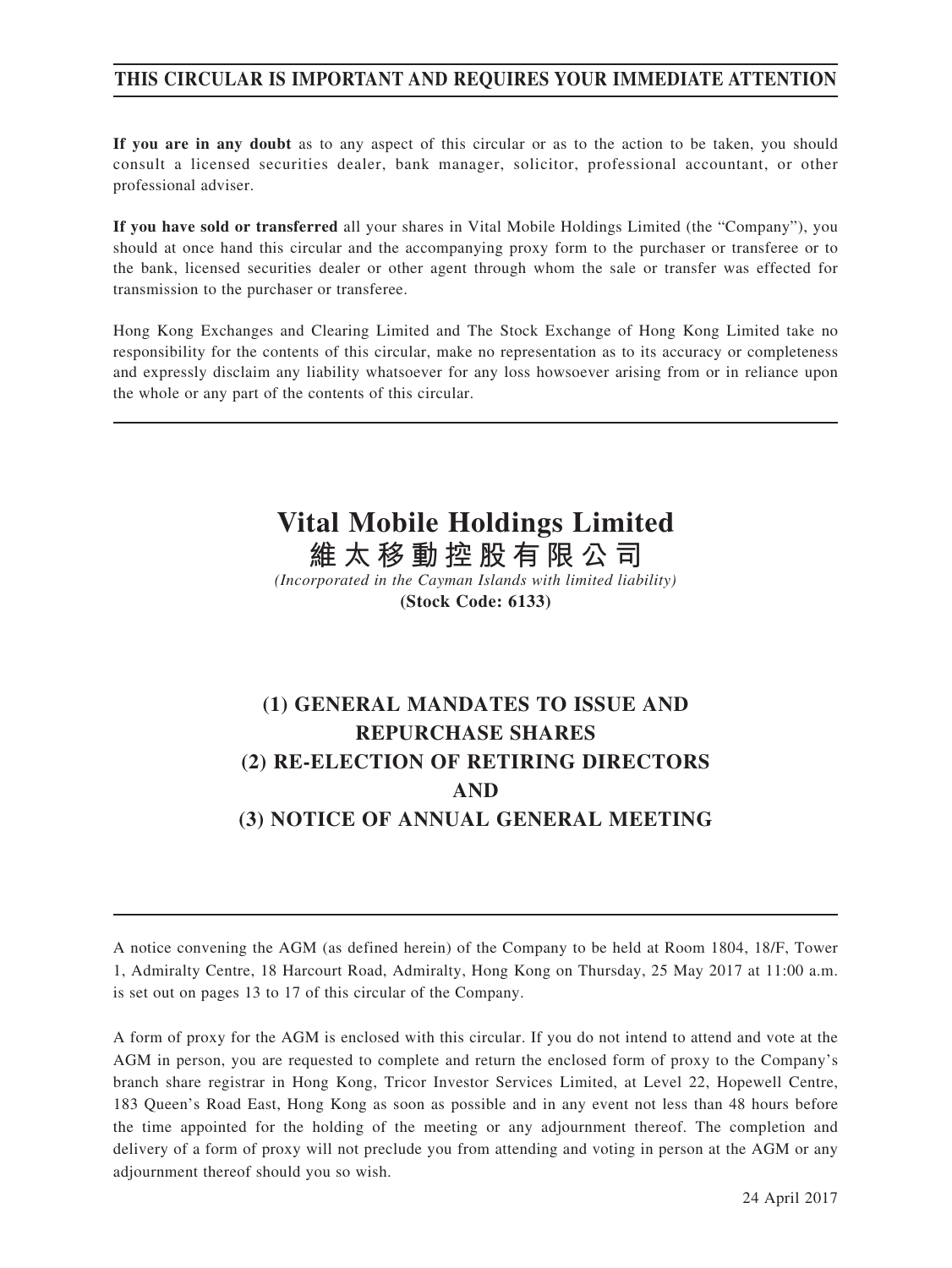## **CONTENTS**

## *Page*

|                              |                                                              | -1             |  |
|------------------------------|--------------------------------------------------------------|----------------|--|
| <b>Letter from the Board</b> |                                                              |                |  |
| 1.                           |                                                              | 3              |  |
| 2.                           | Proposed General Mandate to Issue and Repurchase Shares      | $\overline{4}$ |  |
| 3.                           |                                                              | $\overline{4}$ |  |
| 4.                           |                                                              | 5              |  |
| 5.                           |                                                              | 5              |  |
| 6.                           |                                                              | 5              |  |
| 7.                           |                                                              | 6              |  |
| 8.                           |                                                              | 6              |  |
| 9.                           |                                                              | 6              |  |
|                              | Appendix I – Explanatory Statement of the Repurchase Mandate | 7              |  |
|                              |                                                              | 10             |  |
| 13                           |                                                              |                |  |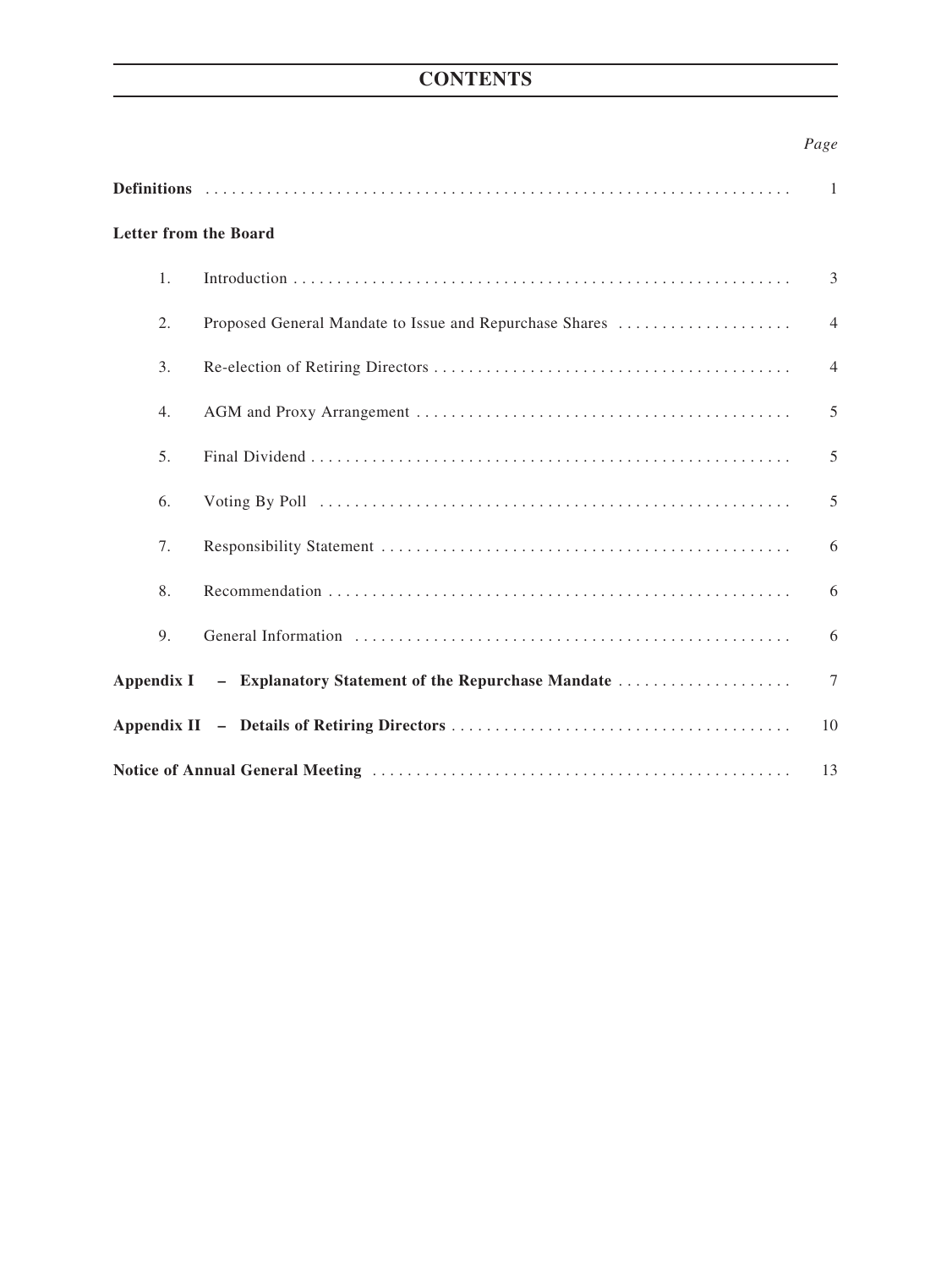*In this circular, unless the context otherwise requires, the following expressions shall have the following meaning:*

| "AGM"                     | the annual general meeting of the Company to be convened and held<br>at Room 1804, 18/F, Tower 1, Admiralty Centre, 18 Harcourt Road,<br>Admiralty, Hong Kong on Thursday, 25 May 2017 at 11:00 a.m.                                                                                                                |
|---------------------------|---------------------------------------------------------------------------------------------------------------------------------------------------------------------------------------------------------------------------------------------------------------------------------------------------------------------|
| "Articles of Association" | the articles of association of the Company, as amended and restated<br>from time to time                                                                                                                                                                                                                            |
| "close associates"        | has the same meaning ascribed to it under the Listing Rules                                                                                                                                                                                                                                                         |
| "Board"                   | the board of Director(s)                                                                                                                                                                                                                                                                                            |
| "Business Day"            | any day on which the Stock Exchange is open for the business of<br>dealing in securities listed thereon                                                                                                                                                                                                             |
| "Cayman Companies Law"    | the Companies Law (2013 Revision) of the Cayman Islands                                                                                                                                                                                                                                                             |
| "Company"                 | Vital Mobile Holdings Limited, a company incorporated in the<br>Cayman Islands with limited liability, the Shares of which are listed<br>on Main Board of the Stock Exchange                                                                                                                                        |
| "core connected person"   | has the same meaning ascribed to it under the Listing Rules                                                                                                                                                                                                                                                         |
| "Director(s)"             | director(s) of the Company                                                                                                                                                                                                                                                                                          |
| "Group"                   | the Company and its subsidiaries                                                                                                                                                                                                                                                                                    |
| "HK\$"                    | Hong Kong dollar, the lawful currency of Hong Kong                                                                                                                                                                                                                                                                  |
| "Hong Kong"               | the Hong Kong Special Administrative Region of the People's<br>Republic of China                                                                                                                                                                                                                                    |
| "Issue Mandate"           | the proposed issue mandate to be granted to the Directors at the<br>AGM to exercise all the powers of the Company to allot, issue and<br>otherwise deal with Shares not exceeding 20% of the aggregate<br>nominal amount of the issued share capital of the Company as at the<br>date of passing of such resolution |
| "Latest Practicable Date" | 11 April 2017, being the latest practicable date prior to the Printing<br>of this circular for ascertaining certain information contained in this<br>circular                                                                                                                                                       |
| "Listing Rules"           | the Rules Governing the Listing of Securities on The Stock<br>Exchange of Hong Kong Limited                                                                                                                                                                                                                         |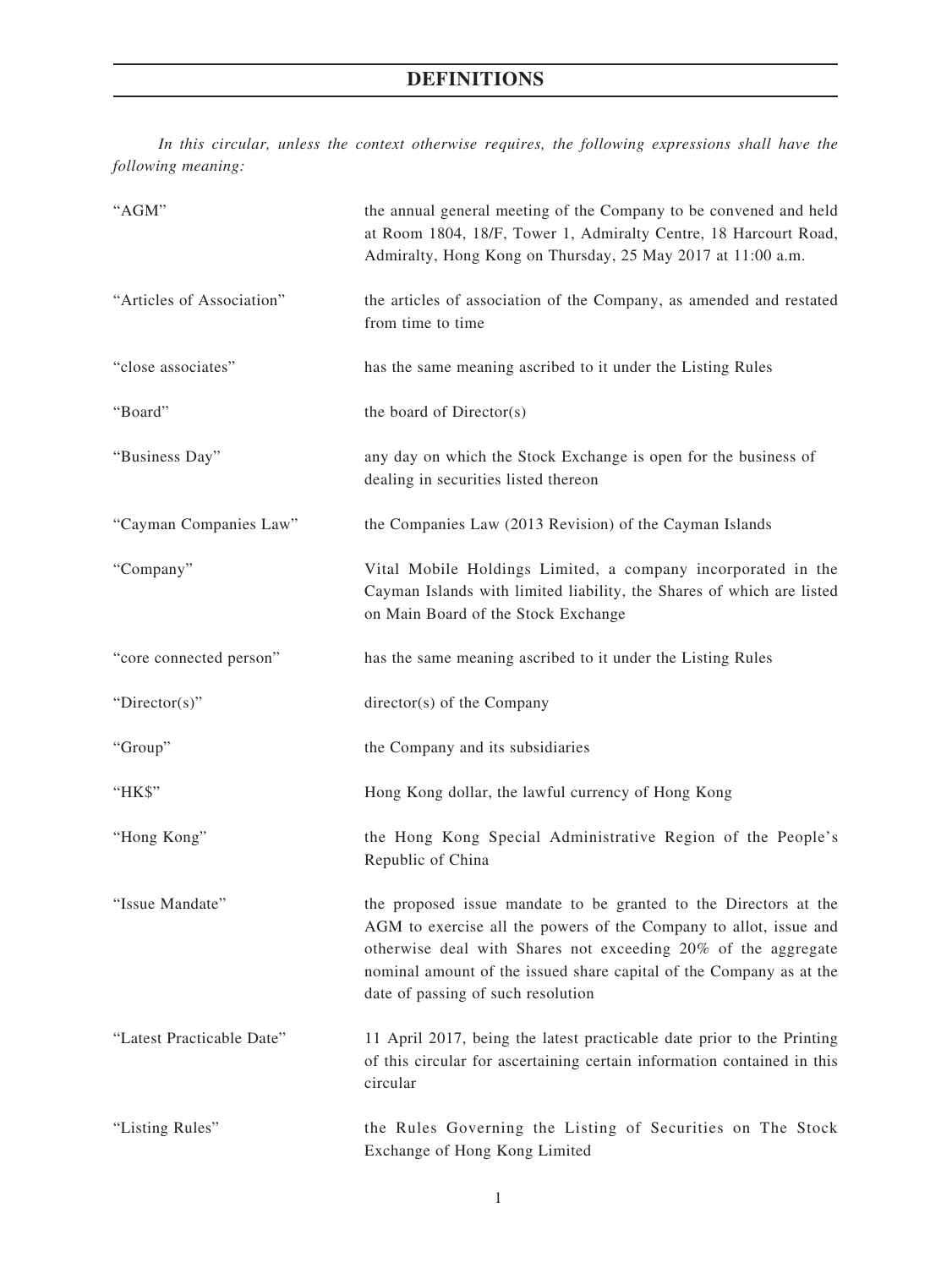# **DEFINITIONS**

| "PRC"                | The People's Republic of China, excluding (except where the context<br>requires) Hong Kong, Macau and Taiwan                                                                                                                                                                                                                             |
|----------------------|------------------------------------------------------------------------------------------------------------------------------------------------------------------------------------------------------------------------------------------------------------------------------------------------------------------------------------------|
| "Repurchase Mandate" | the proposed mandate to be granted to the Directors at the AGM to<br>exercise the powers of the Company to repurchase Shares not<br>exceeding 10% of the aggregate nominal amount of the issued share<br>capital of the Company as at the date of passing of such resolution                                                             |
| "Repurchase Period"  | the period starting the date of passing of the relevant resolution<br>granting the Repurchase Mandate and ending on the earliest of the<br>date of the next AGM of the Company, or the date by which the next<br>AGM of the Company is required by law to be held, or the date upon<br>which the Repurchase Mandate is revoked or varied |
| "RMB"                | Renminbi, the lawful currency of the PRC                                                                                                                                                                                                                                                                                                 |
| "SFO"                | the Securities and Futures Ordinance (Chapter 571 of the Laws of<br>Hong Kong)                                                                                                                                                                                                                                                           |
| "Share $(s)$ "       | ordinary share(s) of HK\$0.10 each in the share capital of the<br>Company                                                                                                                                                                                                                                                                |
| "Shareholder(s)"     | registered holder(s) of the $Share(s)$                                                                                                                                                                                                                                                                                                   |
| "Stock Exchange"     | The Stock Exchange of Hong Kong Limited                                                                                                                                                                                                                                                                                                  |
| "Subsidiary(ies)"    | means a company(ies) which is for the time being and from time to<br>time a subsidiary (within the meaning of section 15 of the<br>Companies Ordinance (Chapter 622 of the Laws of Hong Kong) as<br>modified from time to time) of the Company                                                                                           |
| "Takeovers Code"     | the Code on Takeovers and Mergers and Share Buy-backs issued by<br>the Securities and Futures Commission in Hong Kong                                                                                                                                                                                                                    |
| $\lq\lq q_0$ "       | per cent                                                                                                                                                                                                                                                                                                                                 |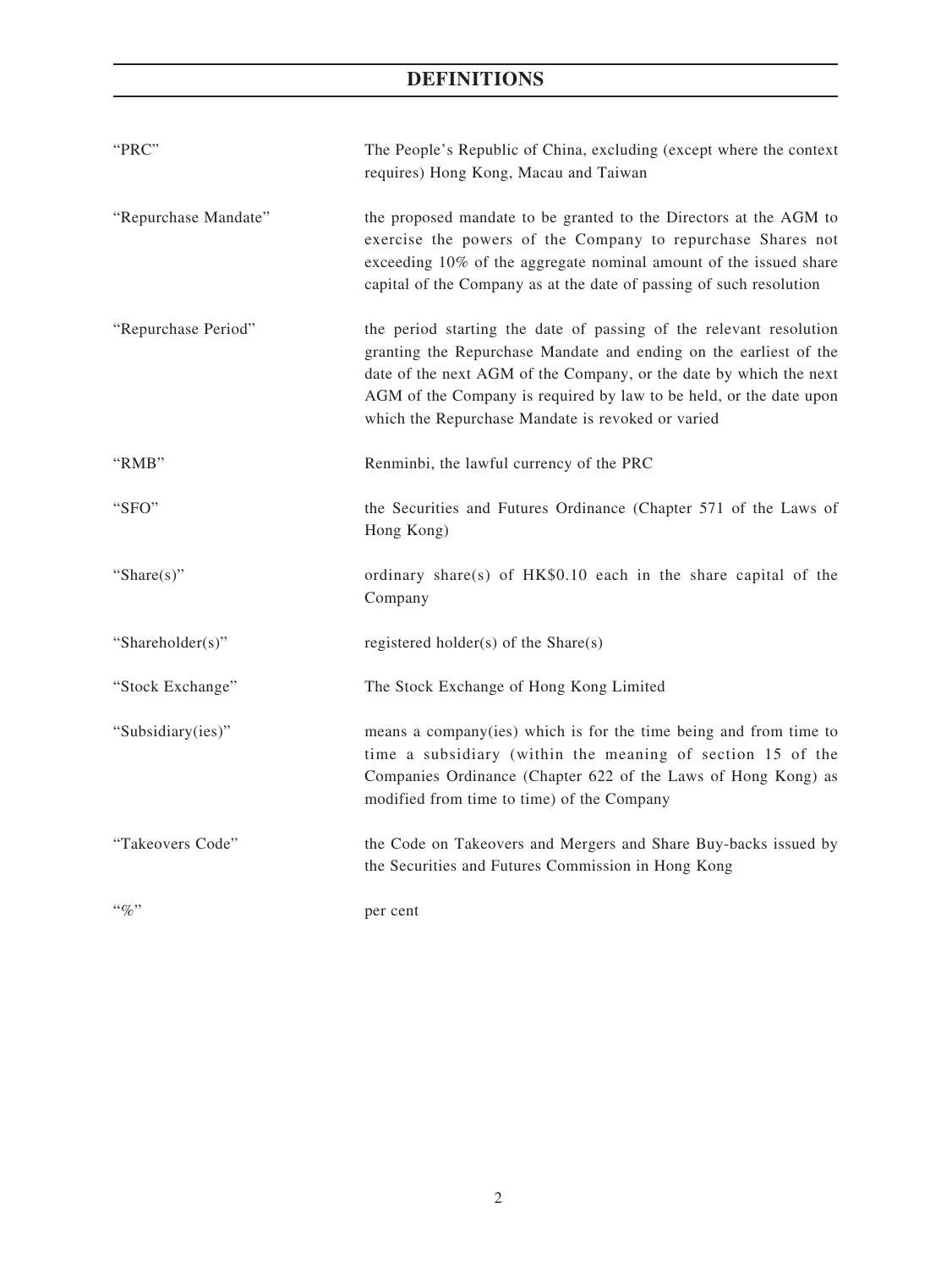## **LETTER FROM THE BOARD**

# **Vital Mobile Holdings Limited 維太移動控股有限公司**

*(Incorporated in the Cayman Islands with limited liability)* **(Stock Code: 6133)**

*Executive Directors Registered Office* Ms. Rong Xiuli *(Chairperson)* Cricket Square Mr. Rong Shengli *(Chief executive officer)* Hutchins Drive Mr. Tang Shun Lam PO Box 2681

*Independent Non-executive Directors* Cayman Islands Mr. Hon Kwok Ping, Lawrence Mr. Tsang Yat Kiang Suite B, 16/F.

Grand Cayman KY1-1111

Mr. Lam Yiu Kin *Principal Place of Business in Hong Kong* W Square 314-324 Hennessy Road Wanchai Hong Kong

24 April 2017

*To the Shareholders*

Dear Sir or Madam

# **(1) GENERAL MANDATES TO ISSUE AND REPURCHASE SHARES (2) RE-ELECTION OF RETIRING DIRECTORS AND (3) NOTICE OF ANNUAL GENERAL MEETING**

#### **1. INTRODUCTION**

The primary purposes of this circular are to provide you with information regarding the resolutions to be proposed at the AGM and to give you notice of the AGM.

Resolutions to be proposed at the AGM, include ordinary resolutions relating to (a) the grant of each of the Issue Mandate and the Repurchase Mandate; (b) the extension of the Issue Mandate by adding to it the nominal amount of the issued Shares repurchased by the Company under the Repurchase Mandate; and (c) the re-election of retiring Directors.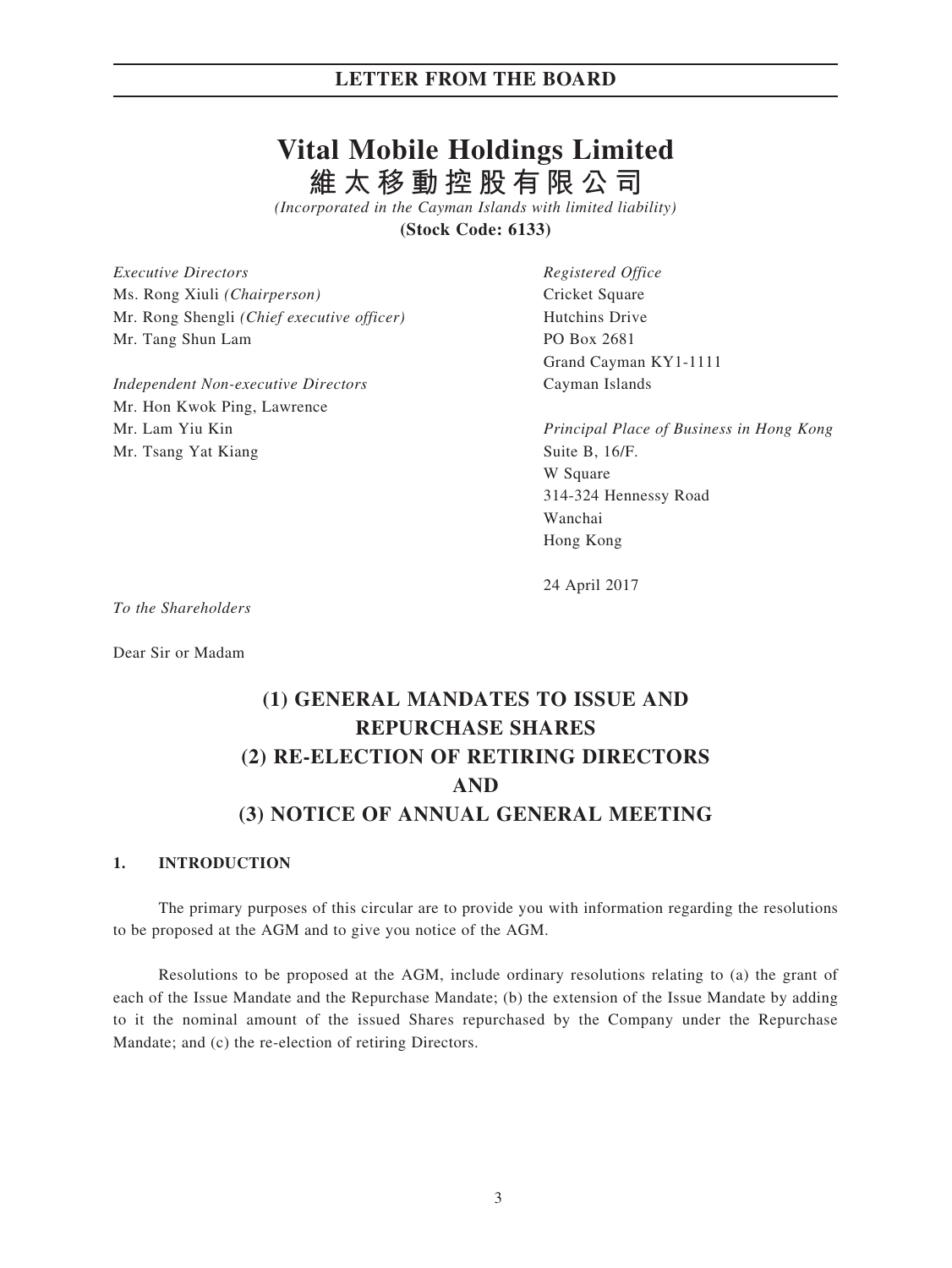## **LETTER FROM THE BOARD**

## **2. PROPOSED GENERAL MANDATE TO ISSUE AND REPURCHASE SHARES**

At the AGM, ordinary resolutions will be proposed to grant to the Directors new general mandates:

- (i) to allot and issue and deal with Shares up to a maximum of 20% of the aggregate nominal amount of the issued share capital of the Company as at the date of passing of such resolutions;
- (ii) to repurchase Shares up to a maximum of 10% of the aggregate nominal amount of the issued share capital of the Company as at the date of passing of such resolutions; and
- (iii) subject to the passing of the aforesaid ordinary resolutions approving the Issue Mandate and the Repurchase Mandate, the general mandate to extend the Issue Mandate by the addition to the aggregate nominal amount of the share capital of the Company which may be allotted or agreed conditionally or unconditionally to be allotted and issued Shares in an amount not exceeding the aggregate nominal amount of the Shares purchased pursuant to the Repurchase Mandate.

An explanatory statement containing information relating to the Repurchase Mandate and as required pursuant to the Listing Rules is set out in Appendix I to this circular. This explanatory statement contains information reasonably necessary to enable Shareholders to make an informed decision on whether to vote for or against the resolution relating to the Repurchase Mandate at the AGM.

As at the Latest Practicable Date, the issued share capital of the Company comprised 850,000,000 Shares. Assuming that there is no change in the issued share capital of the Company between the period from the Latest Practicable Date and the date of passing the resolution approving the Repurchase Mandate and the Issue Mandate, the maximum number of Shares which may be repurchased pursuant to the Repurchase Mandate on the date of passing the resolution approving the Repurchase Mandate will be 85,000,000 Shares and the maximum number of Shares which may be issued pursuant to the Issue Mandate on the date of passing the resolution approving the Issue Mandate will be 170,000,000 Shares.

## **3. RE-ELECTION OF RETIRING DIRECTORS**

In accordance with Article 84(1) of the Articles of Association, Ms. Rong Xiuli and Mr. Tsang Yat Kiang shall retire as Directors by rotation at the AGM and, being eligible, offer themselves for re-election at the AGM.

Biographical details of each of the retiring Directors who offer herself/himself for re-election at the AGM are set out in Appendix II to this circular.

Save as disclosed in this circular, there are no other matters in relation to the proposed re-election of Directors that need to be brought to the attention of the Shareholders.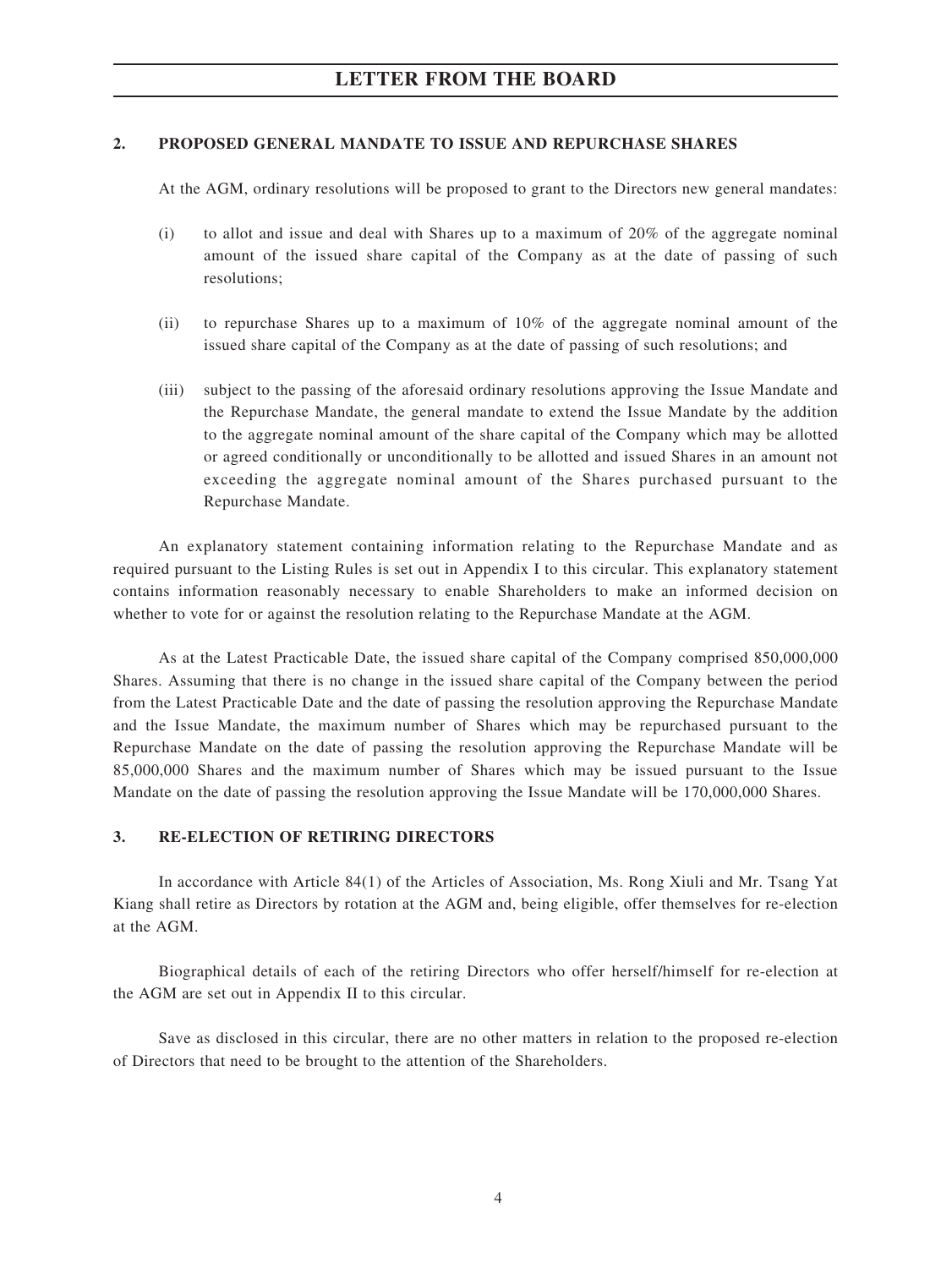## **LETTER FROM THE BOARD**

## **4. AGM AND PROXY ARRANGEMENT**

The notice of AGM is set out on pages 13 to 17 of this circular. At the AGM, resolutions will be proposed to approve, inter alia, (i) the granting of the Issue Mandate and the Repurchase Mandate; (ii) the extension of the Issue Mandate by adding to it the nominal amount of the issued Shares repurchased by the Company under the Repurchase Mandate; and (iii) the re-election of the retiring Directors.

A form of proxy for the AGM is enclosed with this circular and such form of proxy is also published on the website of the Stock Exchange (www.hkex.com.hk) and the Company (www.vital-mobile.com). If you do not intend to attend and vote at the AGM in person, you are requested to complete and return the form of proxy to the Company's branch share registrar in Hong Kong, Tricor Investor Services Limited, at Level 22, Hopewell Centre, 183 Queen's Road East, Hong Kong in accordance with the instructions printed thereon not less than 48 hours before the time fixed for the meeting or any adjournment thereof. The completion and return of a form of proxy will not preclude you from attending and voting in person at the AGM or at any adjournment thereof should you wish and, in such event, the form of proxy shall be deemed to be revoked.

### **5. FINAL DIVIDEND**

On 29 March 2017, the Board recommended that subject to the Shareholders' approval in the AGM, the Company shall declare and distribute a final dividend of HK2.00 cents per Share to those Shareholders whose names appear on the register of members of the Company at the close of business on Monday, 5 June 2017.

The Board further resolved that the register of members of the Company shall be closed from Thursday, 1 June 2017 to Monday, 5 June 2017, both days inclusive, during which period no transfer of Shares will be registered for the purpose of ascertaining the Shareholders entitled to the final dividend approved at the AGM. In order to be qualified for the proposed final dividend, all transfers, accompanied by the relevant share certificates must be lodged for registration with the Company's branch share registrar, Tricor Investor Services Limited at Level 22, Hopewell Centre, 183 Queen's Road East, Hong Kong, not later than 4:30 p.m. on Wednesday, 31 May 2017.

#### **6. VOTING BY POLL**

All the resolutions set out in the notice of AGM would be decided by poll in accordance with the Listing Rules and the Articles of Association. The Chairman will explain the detailed procedures for conducting a poll at the commencement of the AGM.

On a poll, every Shareholder present in person (or, in the case of a Shareholder being a corporation, by its duly authorised representative) or by proxy will have one vote for every fully paid Share held. A Shareholder present in person (or, in the case of a Shareholder being a corporation, by its duly authorised representative) or by proxy who is entitled to more than one vote need not use all his/her/ its votes or cast all his/her/its votes in the same way.

After the conclusion of the AGM, the poll results will be published on the website of the Stock Exchange at www.hkexnews.hk and the website of the Company at www.vital-mobile.com.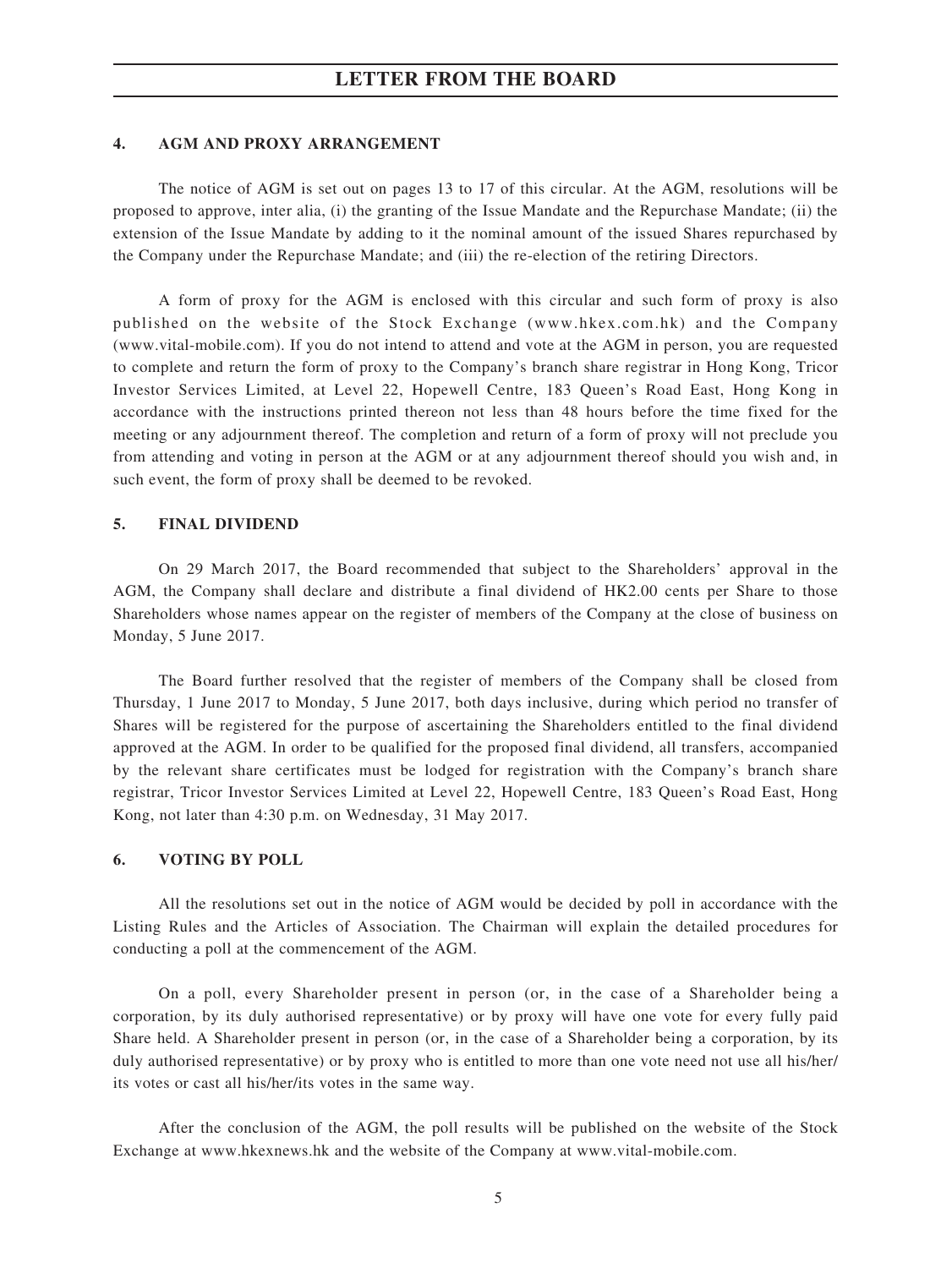## **7. RESPONSIBILITY STATEMENT**

This circular, for which the Directors collectively and individually accept full responsibility, includes particulars given in compliance with the Listing Rules for the purpose of giving information with regard to the Company. The Directors, having made all reasonable enquiries, confirm that, to the best of their knowledge and belief: (i) the information contained in this circular is accurate and complete in all material respects and not misleading or deceptive; and (ii) there are no other matters the omission of which would make any statement herein misleading.

## **8. RECOMMENDATION**

The Directors are of the opinion that the proposed resolutions referred in this circular and the notice of AGM are in the best interests of the Company and the Shareholders as a whole. The Directors recommend the Shareholders to vote in favour of all the resolutions as set out in the notice of AGM.

## **9. GENERAL INFORMATION**

Your attention is drawn to the additional information set out in the Appendices to this circular.

Yours faithfully, By order of the Board **Vital Mobile Holdings Limited Rong Xiuli** *Chairperson*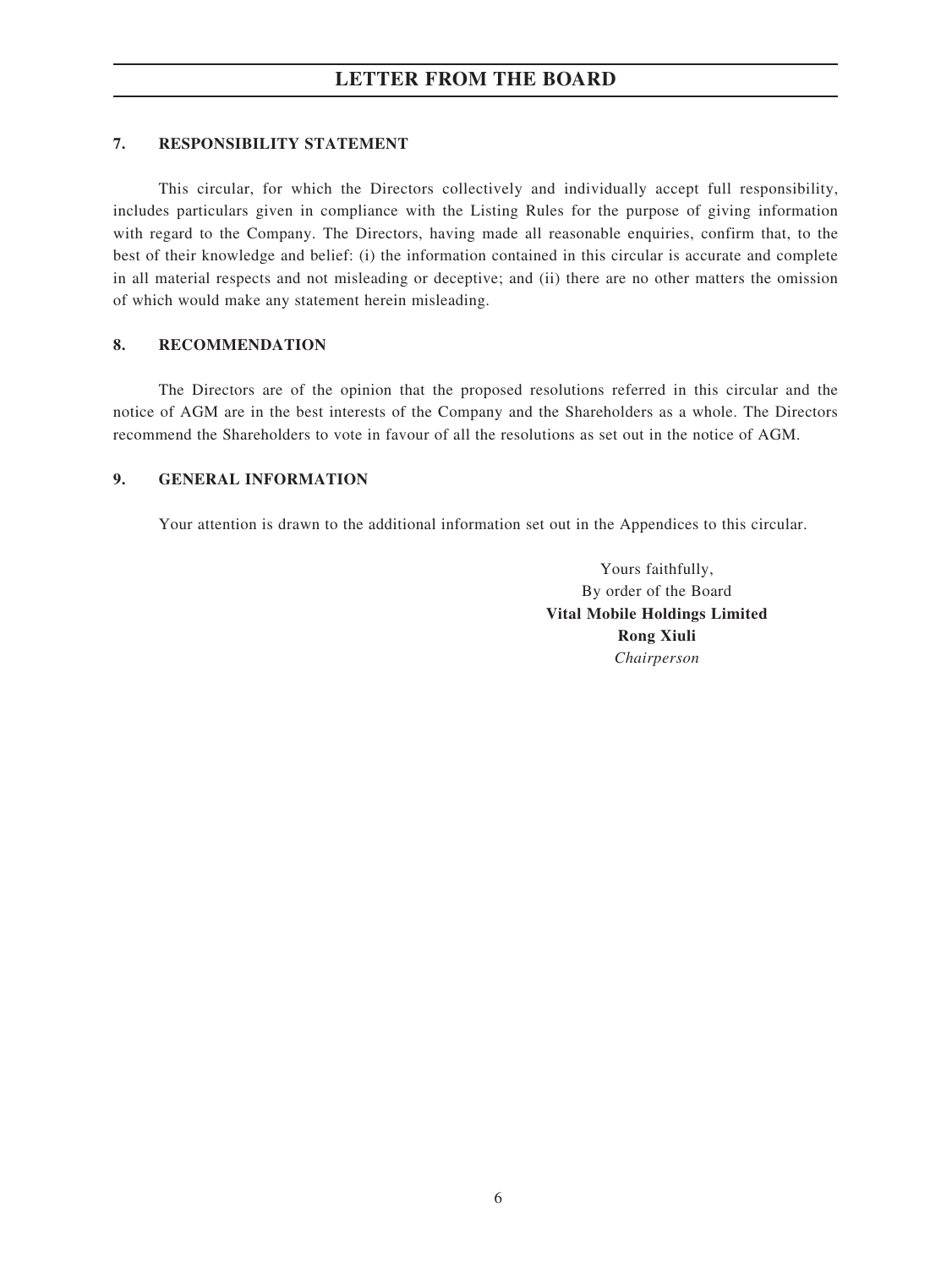## **APPENDIX I EXPLANATORY STATEMENT OF THE REPURCHASE MANDATE**

*This appendix contains the particulars required by the Listing Rules to be included in an explanatory statement to enable Shareholders to make an informed decision on whether to vote for or against the resolution to be proposed at the AGM in relation to the Repurchase Mandate.*

#### **(1) EXERCISE OF THE REPURCHASE MANDATE**

As at the Latest Practicable Date, the issued share capital of the Company comprised 850,000,000 Shares. Subject to the passing of the resolution granting the Repurchase Mandate and on the basis that no further Shares are issued or repurchased before the AGM, the Company would be allowed under the Repurchase Mandate to repurchase a maximum of 85,000,000 Shares, being 10% of the aggregate nominal amount of the issued share capital of the Company as at the date of passing the resolution to approve the Repurchase Mandate.

#### **(2) SOURCE OF FUNDS**

In repurchasing securities, the Company may only apply funds legally available for such purpose in accordance with its memorandum and articles of association, the Listing Rules and the applicable laws of the Cayman Islands.

To the extent that repurchase is funded entirely from the available cash flow or working capital facilities of the Company, there might be material adverse impact on the working capital or gearing position of the Company (as compared with the position disclosed in the audited accounts contained in the 2016 Annual Report of the Company for the year ended 31 December 2016) in the event that repurchases of Shares under the Repurchase Mandate were to be carried out in full during the period of the Repurchase Mandate.

#### **(3) REASONS FOR REPURCHASES**

The Directors believe that it is in the best interests of the Company and the Shareholders as a whole to seek a general authority from Shareholders to enable the Company to repurchase its Shares on the Stock Exchange. Such repurchases may, depending on market conditions, and funding arrangements at the time, lead to an enhancement of the net asset value of the Company and/or earnings per Share and will only be made when the Directors believe that such a repurchase will benefit the Company and the Shareholders as a whole.

The Directors have no present intention to repurchase any Shares and they would only exercise the power to repurchase in circumstances where they consider that the repurchase would be in the best interests of the Company. The Directors consider that there might be a material adverse impact on the working capital or gearing position of the Company (as compared with the position disclosed in the consolidated financial position of the Company as at 31 December 2016, being the date to which the latest published audited financial statements of the Company have been made up) in the event that the Repurchase Mandate is exercised in full. The Directors do not propose to exercise the Repurchase Mandate to such an extent as would, in the circumstances, have a material adverse effect on the working capital of the Company or its gearing levels which in the opinion of the Directors are from time to time appropriate for the Company.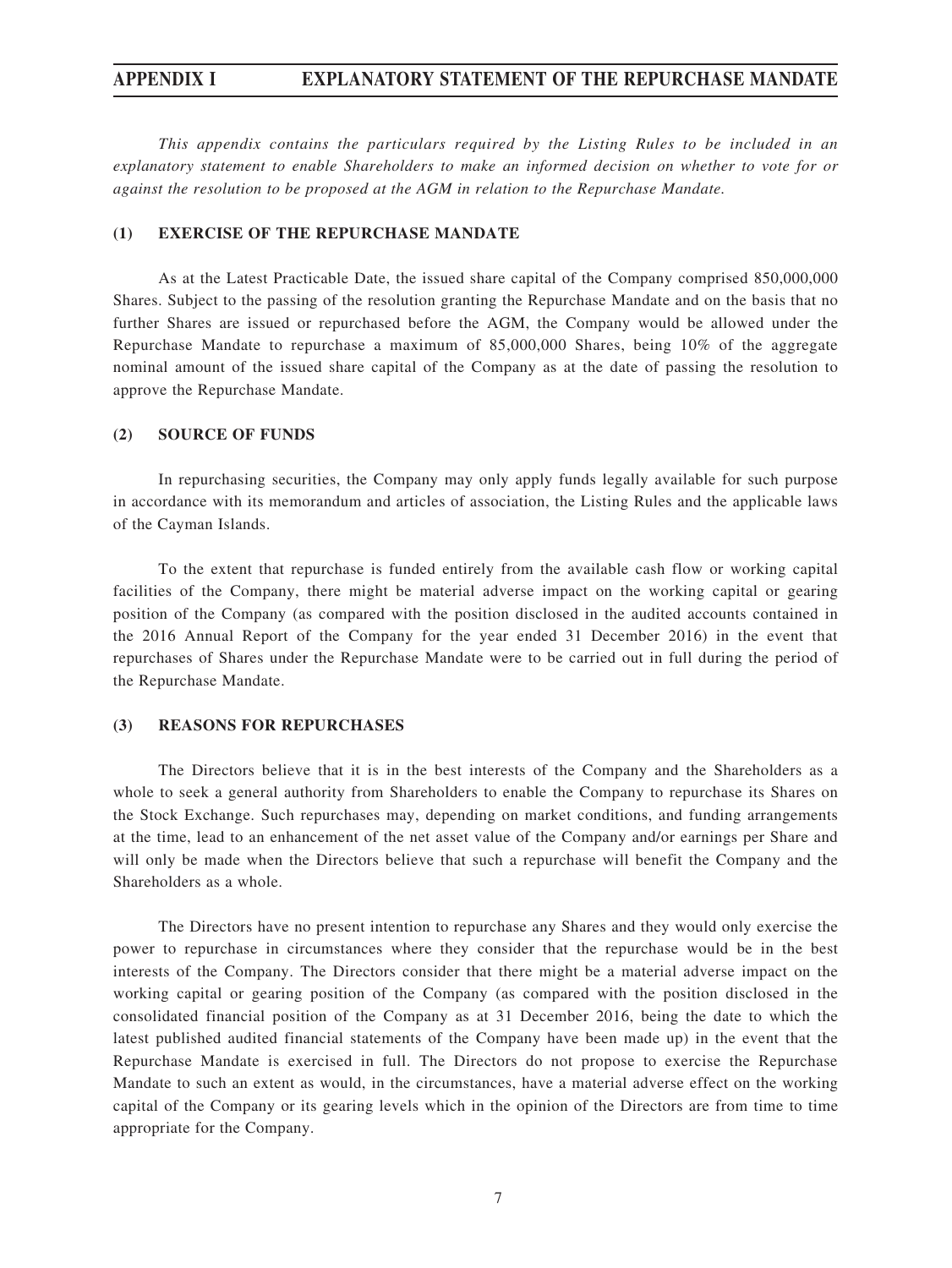## **APPENDIX I EXPLANATORY STATEMENT OF THE REPURCHASE MANDATE**

## **(4) SHARE PRICES**

The highest and lowest prices at which the Shares have been traded on the Stock Exchange during each of the previous 12 months and up to the Latest Practicable Date were as follows:

|                                           | <b>Highest</b> | Lowest |
|-------------------------------------------|----------------|--------|
|                                           | HK\$           | HK\$   |
| 2016                                      |                |        |
| April                                     | 1.17           | 1.05   |
| May                                       | 1.10           | 0.95   |
| June                                      | 1.05           | 0.81   |
| July                                      | 0.93           | 0.82   |
| August                                    | 1.12           | 0.80   |
| September                                 | 1.21           | 0.96   |
| October                                   | 1.12           | 0.90   |
| November                                  | 1.35           | 1.01   |
| December                                  | 1.32           | 0.89   |
| 2017                                      |                |        |
| January                                   | 0.99           | 0.80   |
| February                                  | 0.94           | 0.74   |
| March                                     | 0.89           | 0.74   |
| April (up to the Latest Practicable Date) | 0.76           | 0.70   |

## **(5) DIRECTORS, THEIR CLOSE ASSOCIATES AND CORE CONNECTED PERSONS**

None of the Directors nor, to the best of their knowledge having made all reasonable enquiries, any of their respective close associates, have any present intention, in the event that the proposed Repurchase Mandate is approved by the Shareholders, to sell any Shares to the Company.

No other core connected persons (as defined in the Listing Rules) of the Company have notified the Company that they have any present intention to sell Shares to the Company, or have undertaken not to do so, in the event that the proposed Repurchase Mandate is approved by the Shareholders.

## **(6) UNDERTAKING OF THE DIRECTORS**

The Directors have undertaken to the Stock Exchange to exercise the powers of the Company to make repurchases pursuant to the Repurchase Mandate in accordance with the Listing Rules and the applicable laws of the Cayman Islands.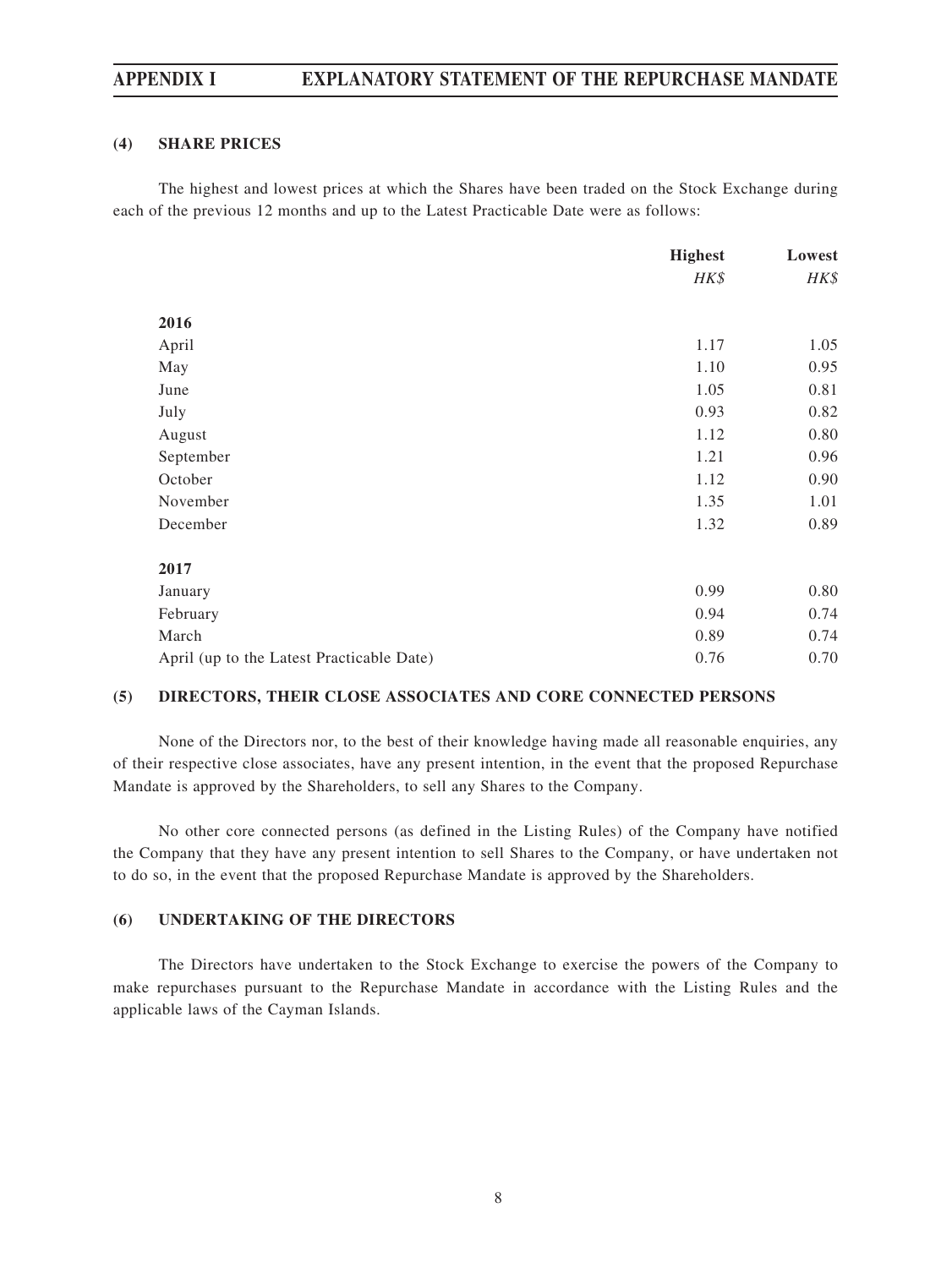## **APPENDIX I EXPLANATORY STATEMENT OF THE REPURCHASE MANDATE**

## **(7) TAKEOVERS CODE**

If as a result of a repurchase of Shares, a Shareholder's proportionate interest in the voting rights of the Company increases, such increase will be treated as an acquisition for the purposes of Rule 32 of the Takeovers Code. Accordingly, a Shareholder, or group of Shareholders acting in concert, depending on the level of increase of the Shareholders' interest, could obtain or consolidate control of the Company and become obliged to make a mandatory offer in accordance with Rule 26 and Rule 32 of the Takeovers Code.

As at the Latest Practicable Date, according to the public record, and to the best of the knowledge and belief of the Directors, Ms. Rong Xiuli, the chairperson and executive Director of the Company, in aggregate was beneficially interested in 568,480,000 Shares, representing 66.88% of the total number of issued Shares of the Company. In the event that the Directors exercise in full the power to buy back Shares in accordance with the Repurchase Mandate, the shareholding of the aforesaid executive Director would be increased to approximately 74.31% of the total number of the issued Shares of the Company.

Save as disclosed in above, the Directors are not aware of any other consequences which may arise under Rules 26 and 32 of the Takeovers Code. The Directors do not intend to exercise the Repurchase Mandate to an extent which would, in the circumstances, trigger any potential consequences under the Takeovers Code.

## **(8) GENERAL**

The Company has not repurchased any Shares, whether on the Stock Exchange or otherwise, in the six months preceding the Latest Practicable Date.

The Listing Rules prohibit a company from making repurchase on the Stock Exchange if the result of the repurchase would be that less than 25% (or such other prescribed minimum percentage as determined by the Stock Exchange) of the issued share capital would be in public hands. The Directors do not propose to repurchase Shares which would result in less than the prescribed minimum percentage of Shares in public hands.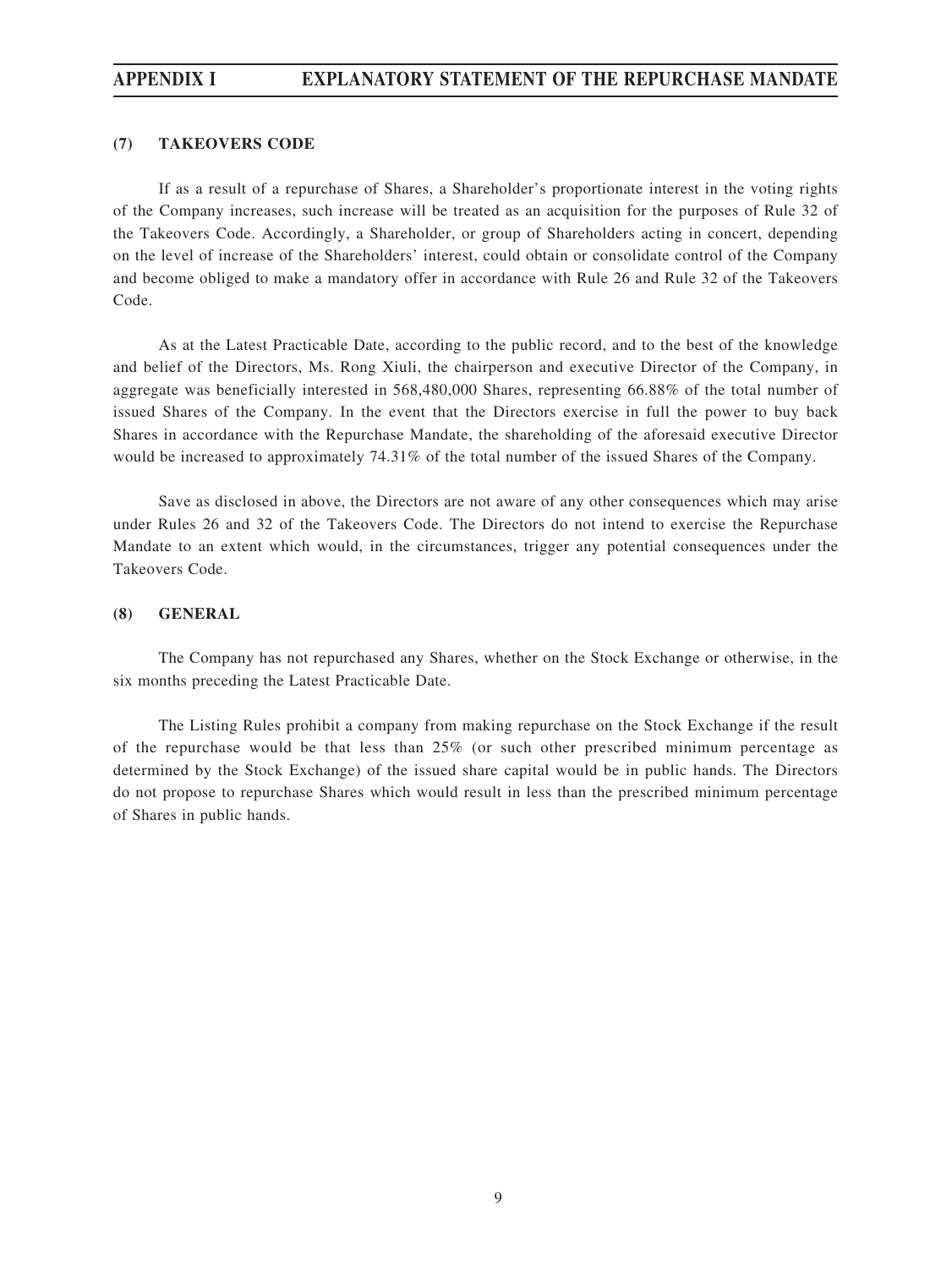*The details of the retiring Directors proposed to be re-elected at the AGM are set out as follows:*

## **BIOGRAPHICAL INFORMATION**

#### **DIRECTORS**

The Board currently consists of six Directors, comprising three executive Directors, and three independent non-executive Directors.

#### **Executive Director**

#### **Ms. Rong Xiuli**

#### *Executive Director and Chairperson*

Ms. Rong Xiuli ("Ms. Rong"), aged 53, is a chairperson of the Company, executive Director and a member of the remuneration committee, nomination committee and risk management committee of the Company. Ms. Rong is the founder of the Group and is currently the chairperson of the Group. She gained experience and network in the mobile handset distribution business in the mid 1990s. She worked for 北京市百利豐通訊器材有限責任公司 (Beijing City Bailifeng Communication Apparatus Co., Ltd.\*) which engaged in the sale and agency service of mobile phones and became the chairperson of this company until 2005. Ms. Rong also co-founded 北京天宇朗通通信設備股份有限公司 (Beijing Tianyu Communication Equipment Co. Ltd.\*) ("Tianyu") with Mr. Ni Gang in 2002. She was responsible for sales and marketing, research and development, strategic planning and general management of Tianyu from 2002 to 2008. Ms. Rong was also a director of 北京百納威爾科技有限公司 (Beijing Benywave Technology Co., Ltd.\*) ("Benywave Technology") since its establishment in 2004 and the chairperson of Benywave Technology from 2008 to 2014. Ms. Rong has ample experience in sales and marketing, distribution, research and development, risk management, personnel and general management. Ms. Rong has approximately 20 years of experience in mobile handset industry. Ms. Rong has extensive knowledge on telecommunications operations and control and deep understanding of the dynamic of telecommunications market in China. Ms. Rong graduated from Hunan University (湖南大學) with a degree in mechanical engineering specialized in internal combustion engine in 1983. Ms. Rong also obtained a master of business administration from China-Europe International Business School (中歐國際 工商學院) (previously known as China-Europe Management Institute (中歐國際管理中心)) in 1993. Ms. Rong is a sister of Mr. Rong Shengli, chief executive officer and executive Director of the Company.

Ms. Rong and Mr. Ni Gang ("Mr. Ni") hold 90% and 10% of the entire issued share capital of Winmate Limited ("Winmate") respectively. Ms. Rong is the spouse of Mr. Ni, and therefore, Ms. Rong is deemed to be interested in the Shares held by Winmate.

<sup>\*</sup> *for identification purposes only*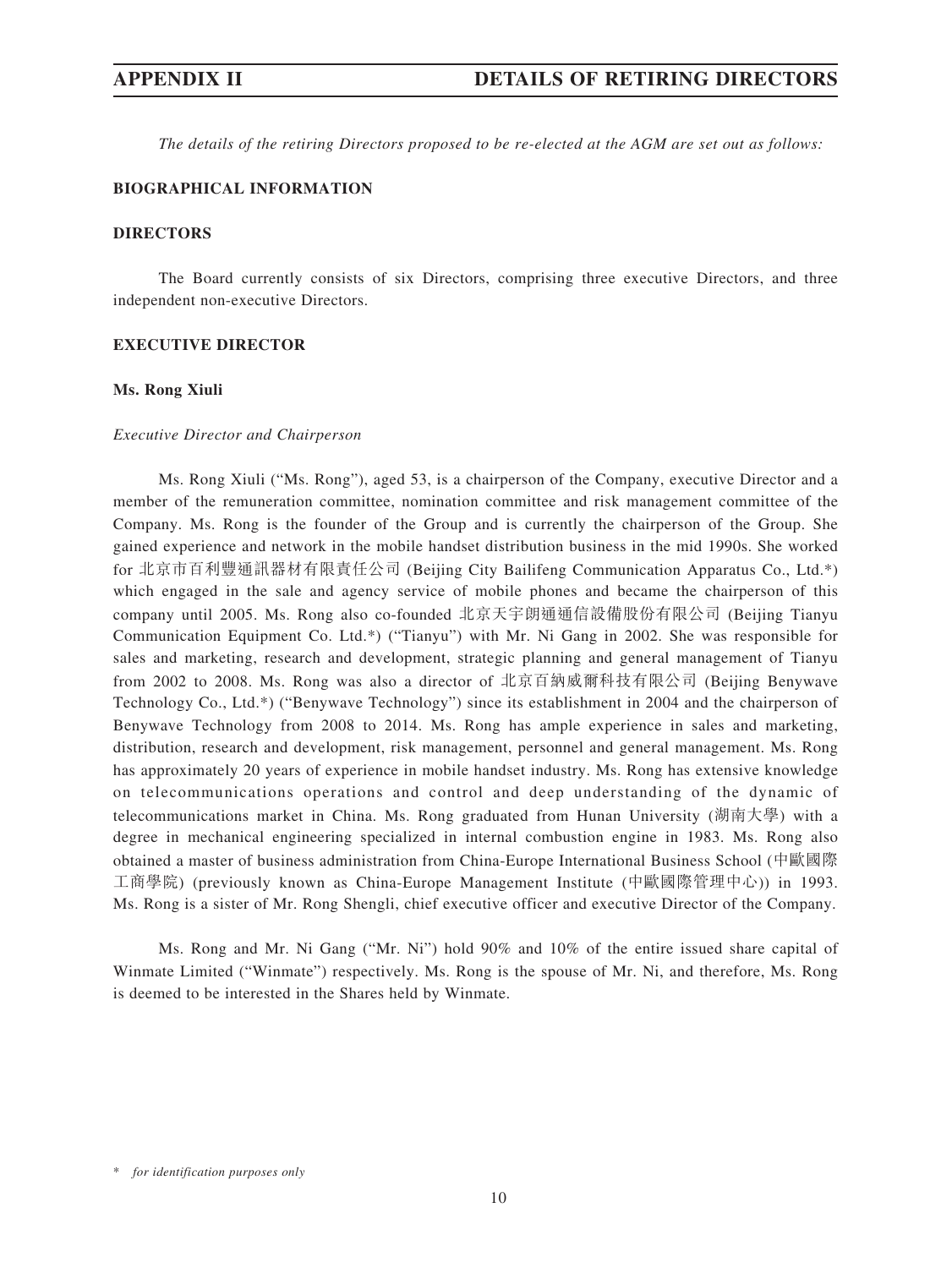Save as disclosed above, Ms. Rong does not have, and is not deemed to have, any interests or short positions in the Shares and underlying shares of the Company within the meaning of Part XV of the SFO as at the Latest Practicable Date.

Ms. Rong entered into a service agreement with the Company for a term of three years commencing from 12 August 2014. The service contract may be terminated by not less than three months' written notice by either party. She is subject to the requirements for retirement by rotation (at least once every three years) and re-election at the AGM of the Company pursuant to the Articles of Association. Ms. Rong receives an annual salary of RMB720,000 which is determined by the Board and reviewed by the remuneration committee of the Company with reference to her qualification and experience, her duties and responsibilities in the Company and the Company's performance.

Save as disclosed above, (i) Ms. Rong does not hold any directorship in other listed companies, the securities of which are listed on any securities market in Hong Kong or overseas in the last three years; (ii) Ms. Rong does not hold any other positions with the Company or other members of the Group; (iii) Ms. Rong does not have any relationship with any Directors, senior management or substantial or controlling Shareholders of the Company; and (iv) there is no information that should be disclosed pursuant to subparagraphs (h) to (v) of Rule  $13.51(2)$  of the Listing Rules nor any other matters that need to be brought to the attention of the Shareholders.

#### **Independent non-executive Director**

#### **Mr. Tsang Yat Kiang**

#### *Independent Non-executive Director*

Mr. Tsang Yat Kiang ("Mr. Tsang"), aged 68, is an independent non-executive Director, a member of the audit committee and chairman of the remuneration committee and nomination committee of the Company. Mr. Tsang has been appointed as a director of several companies in PRC and Hong Kong since 1993. Mr. Tsang is a founding member of the group of Lerado Financial Group Company Limited (formerly known as Lerado Group (Holding) Company Limited)(the shares of which are listed on the Main Board of The Stock Exchange of Hong Kong Limited, stock code: 1225), where he was the vice chairman from 1998 to 2003. Mr. Tsang has been the director of 中山市高兒萊茵日用制品有限公司 (Zhongshan Chloe Ryan Industrial Co., Ltd.\*) since 2006, where he is responsible for strategic and financial planning and business development. Mr. Tsang has more than 20 years of experience in corporate governance and management.

As at the Latest Practicable Date, Mr. Tsang has personal interests in 310,000 shares of the Company. Save as disclosed above, Mr. Tsang does not have, and is not deemed to have, any interests or short positions in the Shares and underlying shares of the Company within the meaning of Part XV of the Securities & Futures Ordinance.

<sup>\*</sup> *for identification purposes only*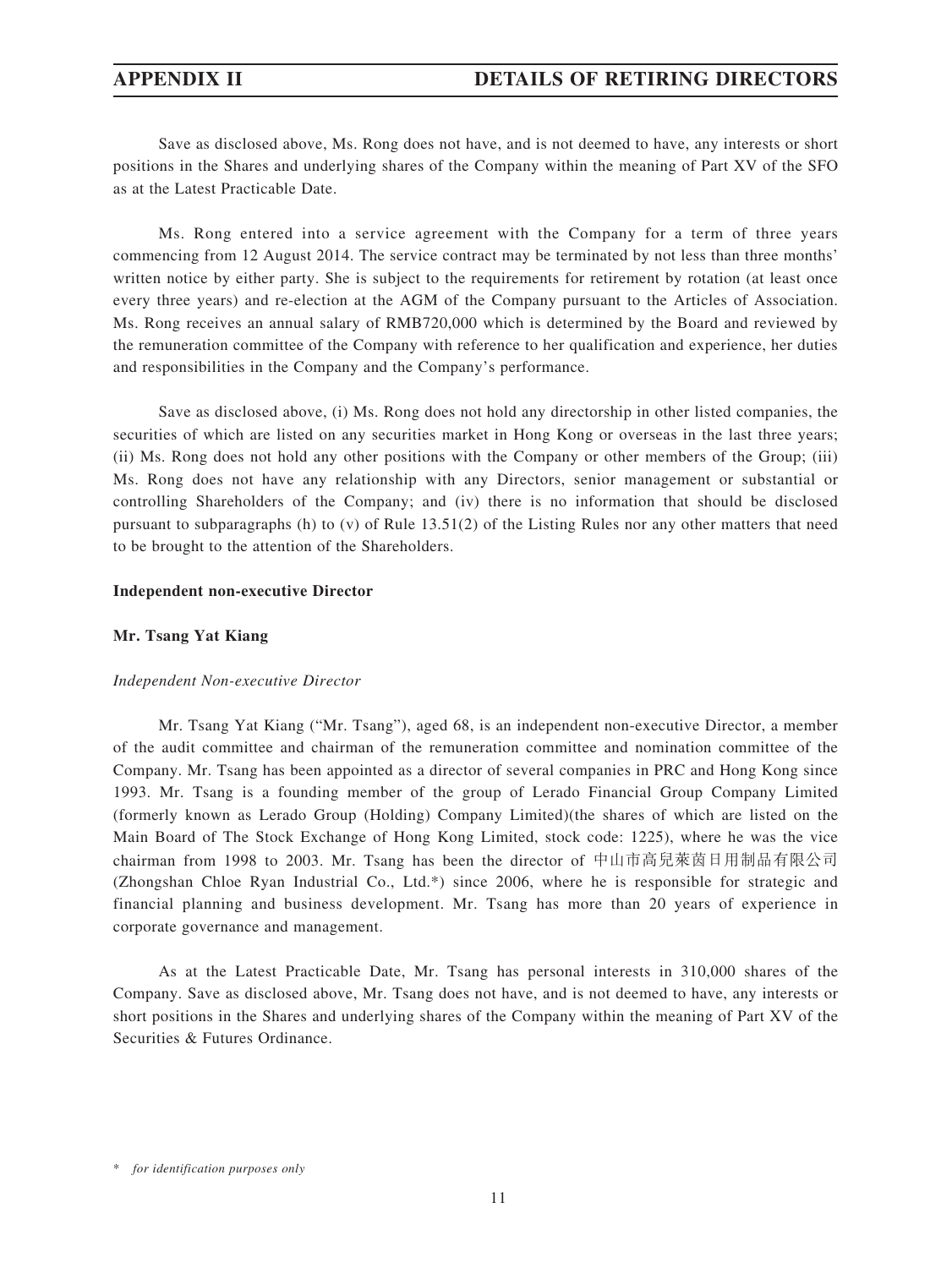## **APPENDIX II DETAILS OF RETIRING DIRECTORS**

Mr. Tsang entered into an appointment letter with the Company on 19 September 2014, pursuant to which he has been appointed as an independent non-executive Director commencing from 19 September 2014 for a period of one year which has been renewed by a memorandum for a further period of three years commencing from 19 September 2015, and the appointment would be terminated by not less than one month's written notice by either party. He is subject to the requirements for retirement by rotation (at least once every three years) and re-election at the AGM of the Company pursuant to the Articles of Association. Mr. Tsang is entitled to receive an annual remuneration of HK\$360,000 which is determined by the Board and reviewed by the remuneration committee of the Company with reference to his qualification and experience, his duties and responsibilities in the Company and the Company's performance.

Save as disclosed above, (i) Mr. Tsang does not hold any directorship in other listed companies, the securities of which are listed on any securities market in Hong Kong or overseas in the last three years; (ii) Mr. Tsang does not hold any other positions with the Company or other members of the Group; (iii) Mr. Tsang does not have any relationship with any Directors, senior management or substantial or controlling Shareholders of the Company; and (iv) there is no information that should be disclosed pursuant to subparagraphs (h) to (v) of Rule 13.51(2) of the Listing Rules nor any other matters that need to be brought to the attention of the Shareholders.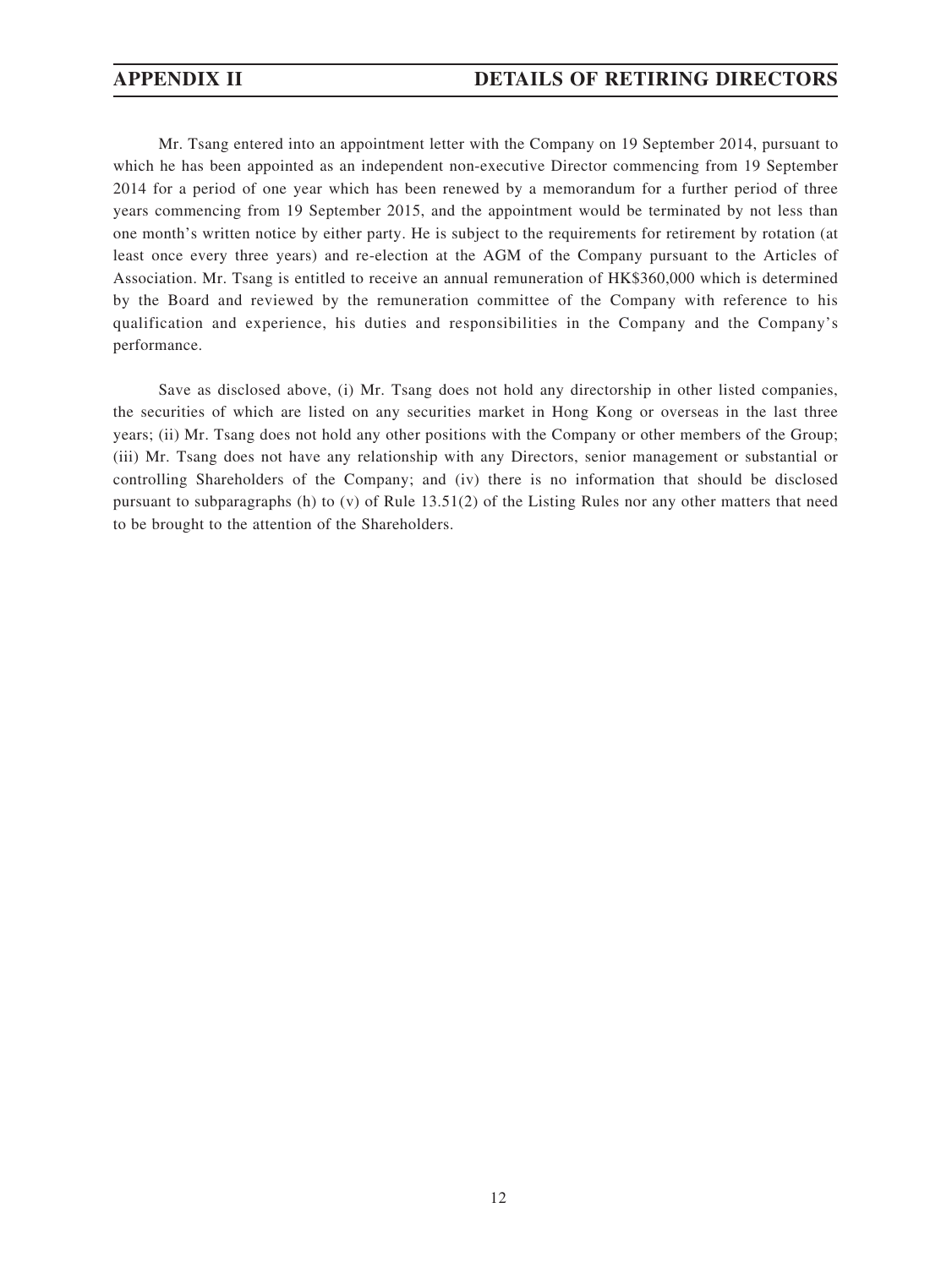# **Vital Mobile Holdings Limited 維太移動控股有限公司**

*(Incorporated in the Cayman Islands with limited liability)*

**(Stock Code: 6133)**

## **NOTICE OF ANNUAL GENERAL MEETING**

**NOTICE IS HEREBY GIVEN** that an annual general meeting ("AGM") of Vital Mobile Holdings Limited (the "Company") will be held at Room 1804, 18/F, Tower 1, Admiralty Centre, 18 Harcourt Road, Admiralty, Hong Kong on Thursday, 25 May 2017 at 11:00 a.m. for the following purposes:

- 1. to receive and consider the audited consolidated financial statements and the reports of the directors and auditors of the Company for the year ended 31 December 2016;
- 2. to declare a final dividend of HK2.00 cents per Share for the year ended 31 December 2016;
- 3. to consider the re-election of the retiring Directors, each as separate resolution;
- 4. to authorize the board of directors to fix the remuneration of the Directors;
- 5. to re-appoint Deloitte Touche Tohmatsu as auditors of the Company and authorize the board of directors to fix their remuneration;
- 6. As special business, to consider and, if thought fit, pass with or without alterations, the following resolution as an ordinary resolution:

## "**THAT**

- (a) subject to paragraph (c) below, the exercise by the directors of the Company during the Relevant Period (as hereinafter defined) of all the powers of the Company to allot, issue and deal with additional shares in the share capital of the Company or securities convertible into shares of the Company, or options, warrants or similar rights to subscribe for shares of the Company or such convertible securities, and to make or grant offers, agreements and options which would or might require the exercise of such powers be and is hereby generally and unconditionally approved;
- (b) the approval in paragraph (a) above shall be in addition to any other authorisation given to the directors of the Company and shall authorise the directors of the Company during the Relevant Period to make or grant offers, agreements and options (including bonds, warrants, debentures and other securities convertible into shares of the Company) which would or might require the exercise of such powers after the end of the Relevant Period;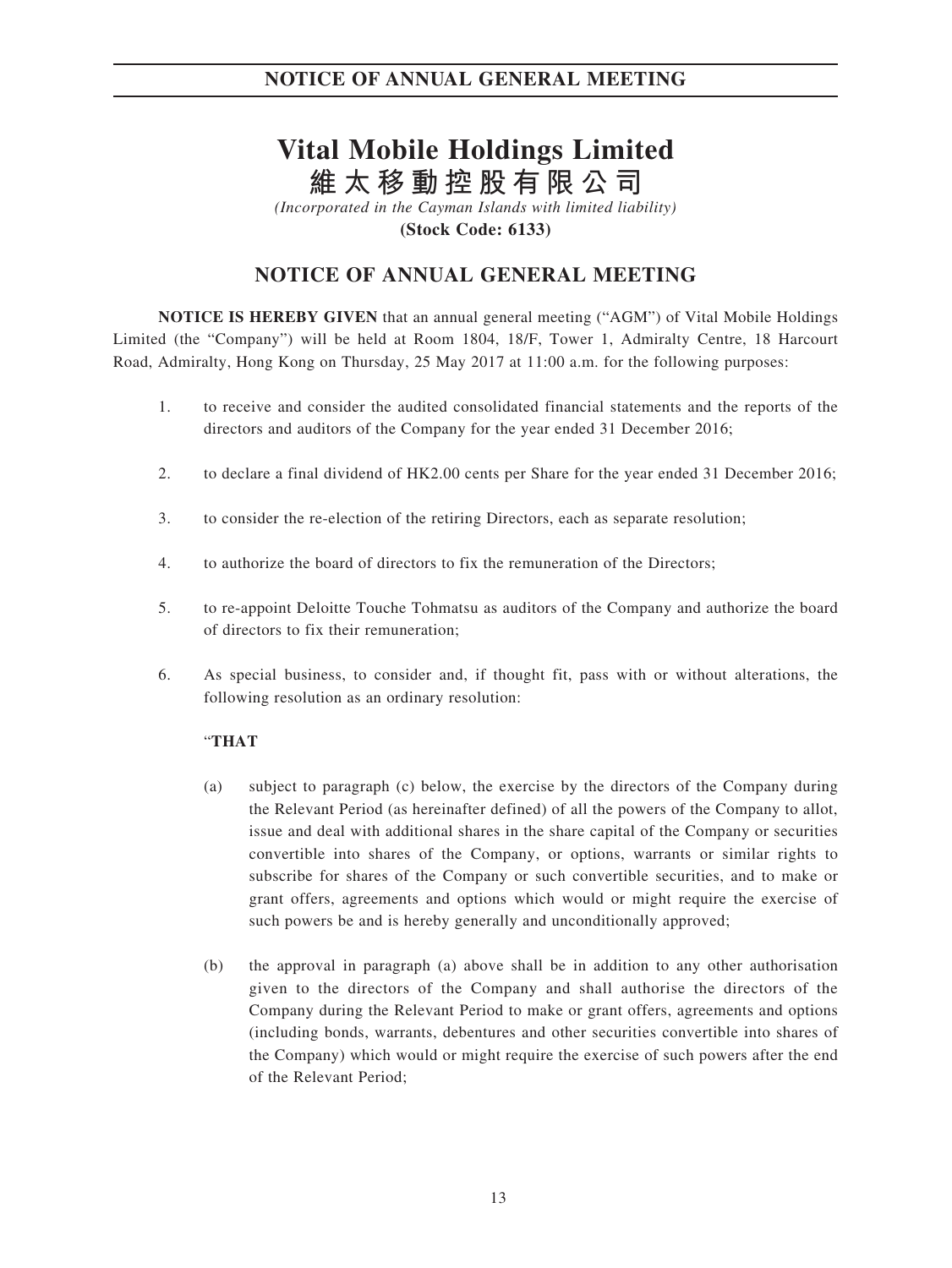- (c) the aggregate nominal amount of share capital allotted or agreed conditionally or unconditionally to be allotted (whether pursuant to an option or otherwise) and issued by the Directors pursuant to the approval in paragraph (a) of this Resolution, otherwise than pursuant to (i) a Rights Issue (as defined below); or (ii) the exercise of any options granted under any option scheme or similar arrangement for the time being adopted by the Company and/or any of its subsidiaries for the grant or issue to eligible participants thereunder or rights to acquire shares in the capital of the Company; or (iii) any scrip dividend or similar arrangement providing for the allotment of shares in lieu of the whole or part of a dividend on shares of the Company in accordance with the Articles of Association of the Company in force from time to time, shall not exceed 20% of the aggregate nominal amount of the share capital of the Company in issue as at the date of the passing of this Resolution and the said approval shall be limited accordingly; and
- (d) for the purpose of this Resolution:

"**Relevant Period**" means the period from the passing of this Resolution until whichever is the earliest of:

- (i) the conclusion of the next AGM of the Company;
- (ii) the expiration of the period within which the next AGM of the Company is required by the Articles of Association of the Company or any applicable laws of Cayman Islands to be held; or
- (iii) the revocation or variation of the authority given under this Resolution by ordinary resolution of the shareholders of the Company in general meetings.

"**Rights Issue**" means the allotment, issue or grant of shares or securities convertible into shares of the Company pursuant to an offer of shares of the Company open for a period fixed by the directors of the Company to the holders of shares or of such securities or any class thereof on the register on a fixed record date in proportion to their then holdings of such shares or of such securities or any class thereof as at that date (subject to such exclusions or other arrangements as the Directors of the Company may deem necessary or expedient in relation to fractional entitlements or having regard to any restrictions or obligations under the laws of any relevant jurisdiction, or the requirements of any recognized regulatory body or any stock exchange applicable to the Company)."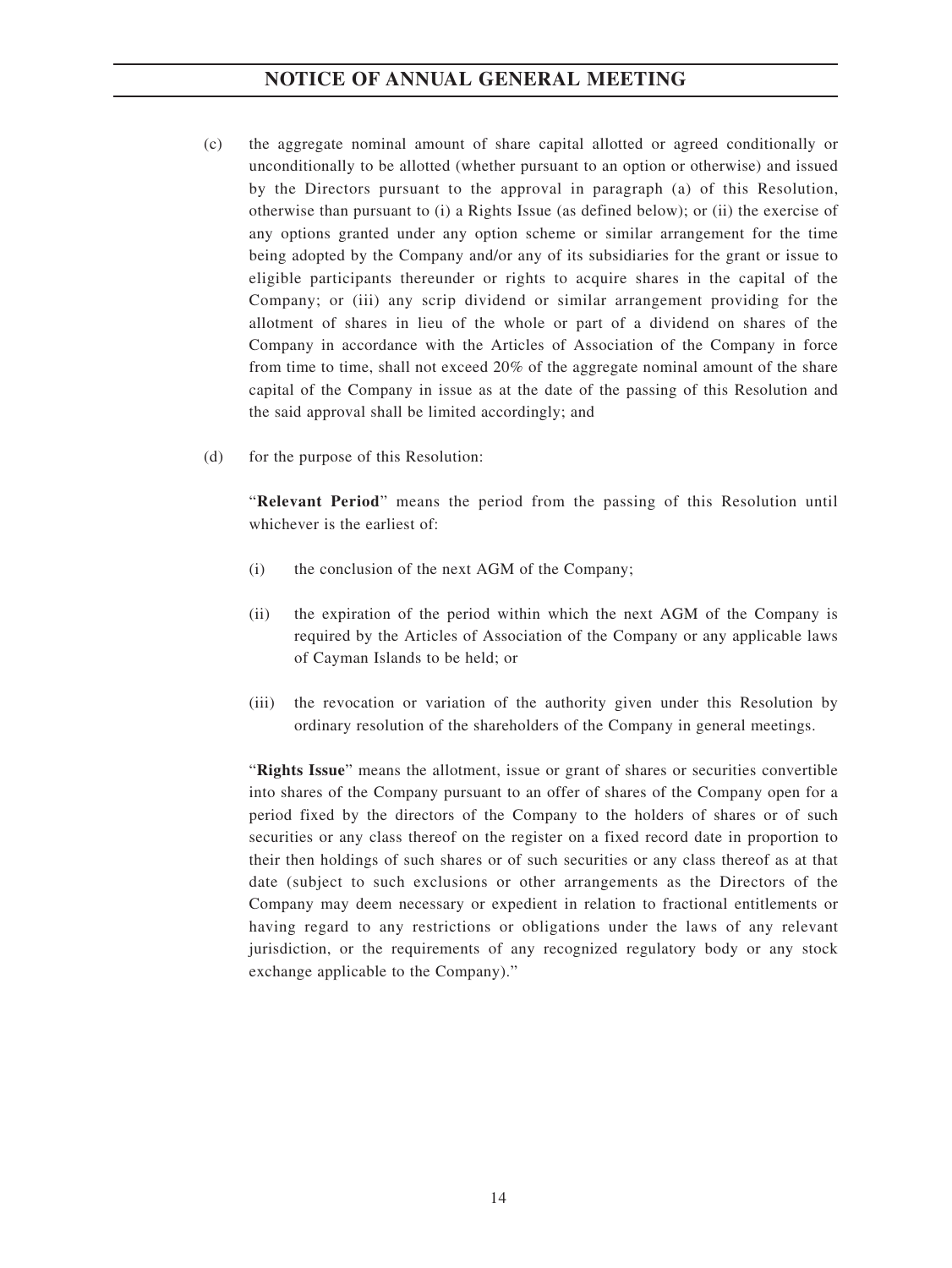7. As special business, to consider and, if thought fit, pass with or without alterations, the following resolution as an ordinary resolution:

## "**THAT**

- (a) subject to paragraph (b) below, the exercise by the directors of the Company during the Relevant Period (as hereinafter defined) of all the powers of the Company to purchase its shares on The Stock Exchange of Hong Kong Limited (the "Stock Exchange") or on any other stock exchange on which the Shares may be listed and recognised by the Securities and Futures Commission of Hong Kong and the Stock Exchange for this purpose, and, subject to and in accordance with all applicable laws and regulations, be and is hereby generally and unconditionally approved; and
- (b) the total nominal amount of shares of the Company to be purchased pursuant to the approval in paragraph (a) above of this Resolution during the Relevant Period shall not exceed 10% of the total nominal amount of the share capital of the Company in issue on the date of this Resolution and the said approval shall be limited accordingly; and
- (c) for the purpose of this Resolution, "Relevant Period" means the period from the passing of this Resolution until whichever is the earliest of:
	- (i) the conclusion of the next AGM of the Company;
	- (ii) the expiration of the period within which the next AGM of the Company is required by the Articles of Association of the Company or any applicable laws to be held; or
	- (iii) the revocation or variation of the authority given under this Resolution by ordinary resolution of the shareholders in general meetings."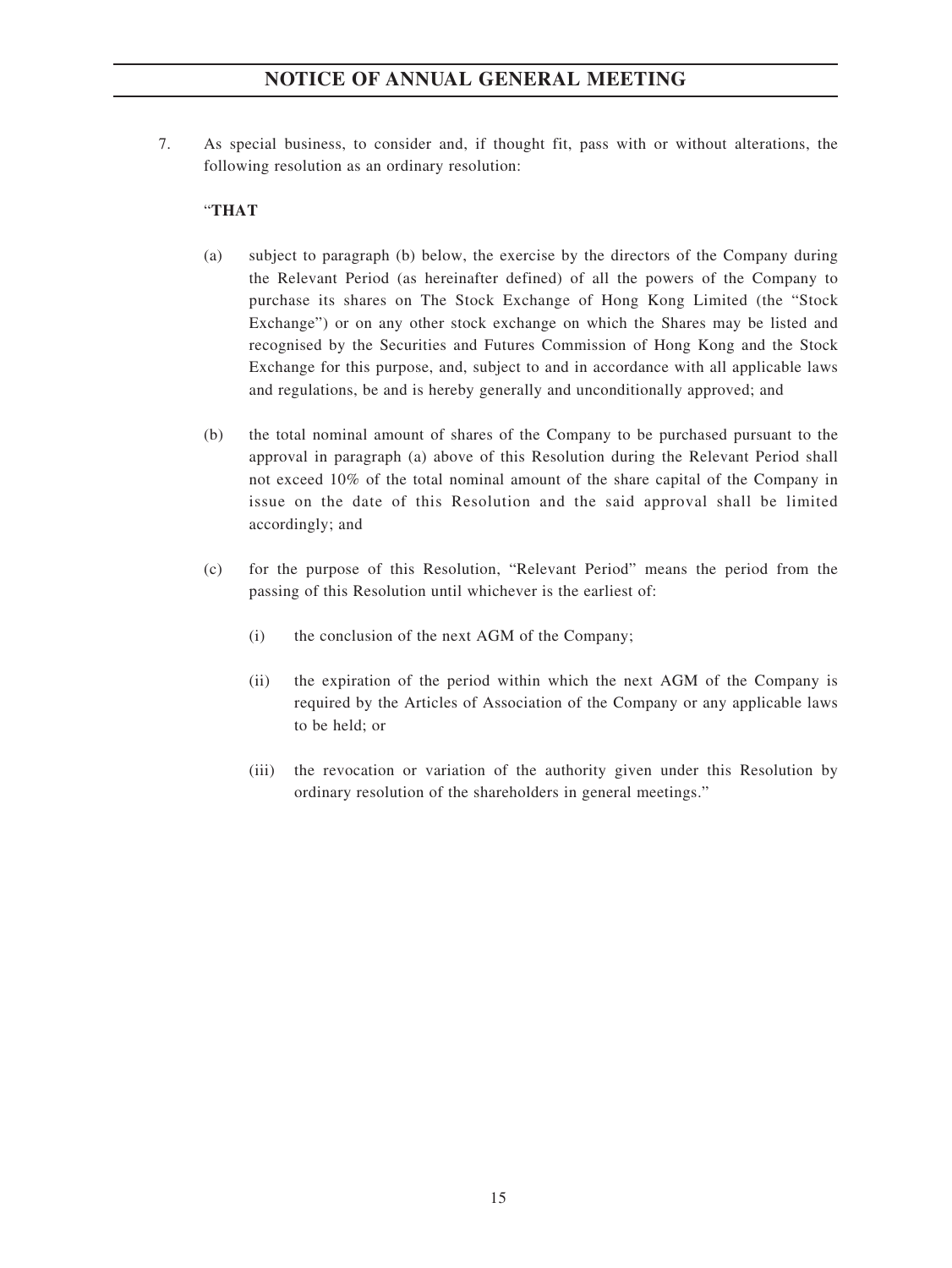8. As special business to consider and, if thought fit, pass with or without alterations, the following resolution as an ordinary resolution:

"**THAT** conditional upon Resolutions nos. (6) and (7) above being passed, the general mandate granted to the directors of the Company to exercise the powers of the Company to allot, issue and deal with shares of the Company and to make or grant offers, agreements and options which would or might require the exercise of such powers pursuant to Resolutions no. (6) be and is hereby extended by the total nominal amount of shares in the capital of the Company repurchased by the Company since the granting of a general mandate to the directors of the Company to exercise the powers of the Company to purchase such shares pursuant to Resolution no. (7) above, provided that such amount shall not exceed 10% of the total nominal amount of the share capital of the Company in issue on the date of this Resolution."

> By order of the Board **Vital Mobile Holdings Limited Rong Xiuli** *Chairperson*

Hong Kong, 24 April 2017

*Principal Place of Business in Hong Kong:* Suite B, 16/F W Square 314-324 Hennessy Road Wanchai Hong Kong

*As at the date hereof, the executive Directors of the Company are Ms. Rong Xiuli, Mr. Rong Shengli and Mr. Tang Shun Lam; and the independent non-executive Directors of the Company are Mr. Hon Kwok Ping, Lawrence, Mr. Lam Yiu Kin and Mr. Tsang Yat Kiang.*